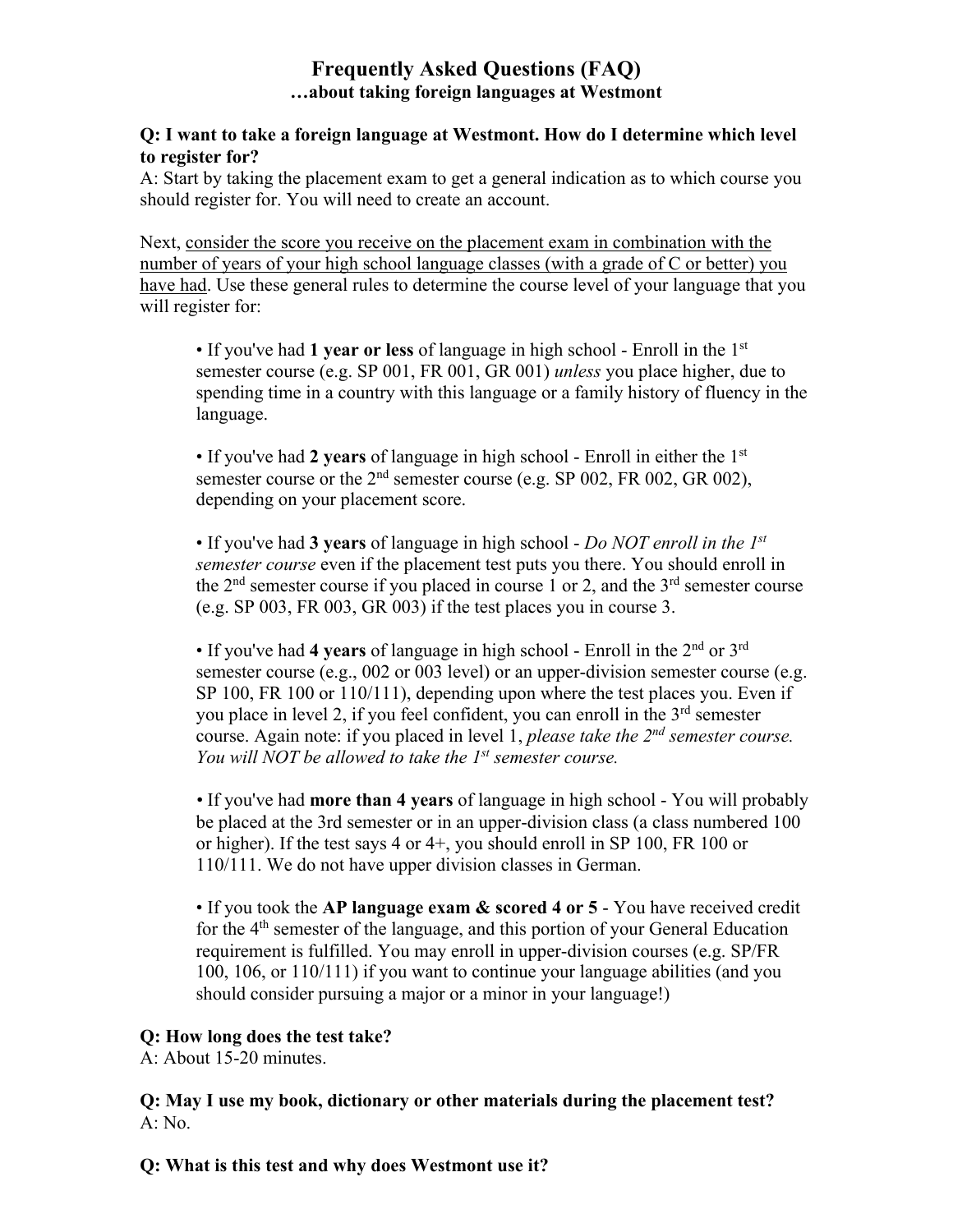A: The test is used by numerous prestigious institutions to place students accurately in language courses. We want to make sure you are placed into a language course that matches your level of proficiency. By using your test results along with your previous language experience, we hope to place you in the course we think best matches your ability.

## **Q: What if I don't agree with my score? (It seems too high or too low to me!)**

A: Don't panic—the placement test is just one way we determine your placement. As mentioned above, we allow you to look at your score *in combination with* your prior language experience (in high school or community college) to determine what level is most appropriate for you. In each language class an additional assessment will be made during the first week to determine if you are in the correct level. Adjustments to your schedule may be necessary if you register for a course either above or below your abilities. *Students with 3 or more years of high school language will NOT be allowed to register for the first course of the same language at Westmont regardless of their placement score.* 

#### **Q: If I want to take a language that I've never studied before, do I have to take the language placement test?**

A: No. You can register for the first semester of the course in any given semester that it is offered.

#### **Q: I heard I have to take a language before graduating. Do I? (What is the GE foreign language requirement for Westmont?)**

A: The General Education (GE) foreign language requirement is one semester of a foreign language taken at the appropriate placement level.

### **Q: How can I meet the GE foreign language requirement?**

A: In one of the following ways:

- (1) by taking the language placement test in a proctored setting and testing into the 4<sup>th</sup> semester of a language (a score of 404 or higher in French, 549 or higher in German, or 441 or higher in Spanish);
- (2) by taking one semester of a foreign language at your appropriate placement level
- (3) by passing a foreign language or literature AP exam with a score of 4 or 5;
- (4) by passing the language SAT II with a score of 580 or higher,
- (5) by receiving a 5, 6 or 7 on an IB language exam (Higher Level only);
- (6) by proving proficiency in a language other than French, Spanish or German (see below).

# **Q: If I want to start a new language, will taking the first semester course still count for the GE?**

A: Yes.

### **Q: Can I fulfill my GE language requirement with the language placement test?**

A: Only in a proctored setting. You can take the test again with Eliane Yochum, the Modern Language Administrative Assistant in Reynolds Hall (please email to make an appointment:  $evochum@westmont.edu)$ . We also have proctored testing during orientation week in August. By testing into upper-division (a score of 404 or higher in French, 549 or higher in German, or 441 or higher in Spanish) you will fulfill the GE and can take upper-division courses.